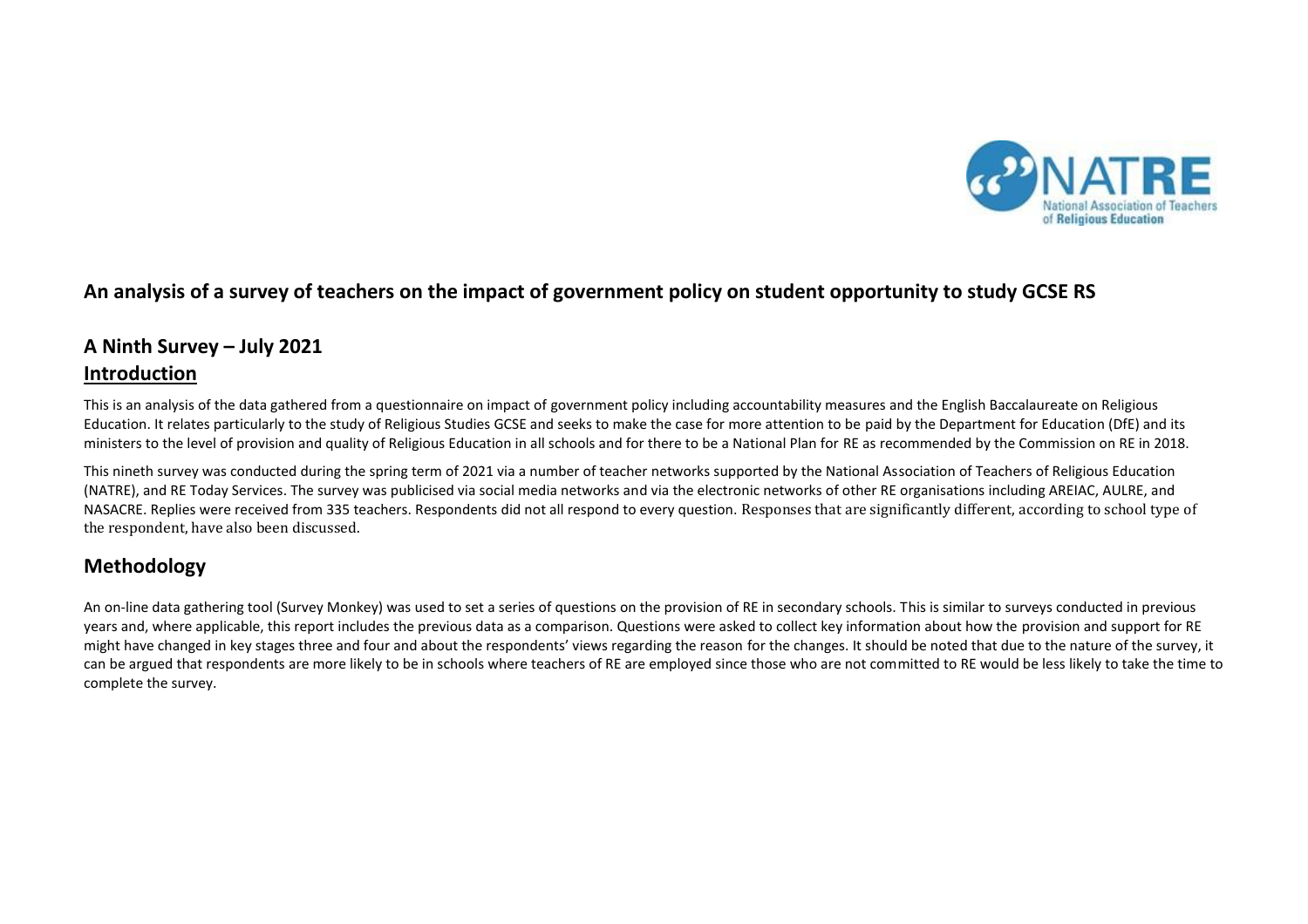

#### **Conclusions**

#### **PROVISION:**

- 1) 92.8% of schools report offering discrete RE lessons at Key Stage 3. Others report that RE in combined with other subjects or is taught on a carousel programme.(Table 16a)
- 2) This data suggests that the past 12 months has been a rapid period of change for RE with almost one in 5 reporting an increase in provision.
- 3) Whilst one in five respondents reported that some parents withdraw pupils from Religious Education in their school, this is fewer than in 2019 when the figure was almost one in three. Of serious concern is the fact that there appears to be an increase in school-led withdrawal, which is outside the terms of the legislation. In a third of the cases reported, pupils had been withdrawn for a curricular reason, such the school prioritising specific provision for a SEND pupil or to provide extra time for a different subject. In almost one in ten cases, the parents stated they did not want their child to learn about any religion, something specific within RE or about Islam specifically.
- 4) Christianity and Islam are the most frequently taught religious worldviews at KS3 with 64% and 59% responding that they teach these systematically and 58% and 52% thematically. Buddhism, Hinduism, Judaism, a non-religious worldview such as Humanism and Sikhism are all taught in both ways by around 40% ofschools.

#### **GCSE**

- 5) **Entries -GCSE Religious Studies Full Course** continues to be well supported in the schools of our respondents. However, 16% of them reported that they made no entries for the Full Course in 2021 (the same was reported in 2019) (**Table 7).** In England overall, there was a small fall in entries for GCSE full course.
- 6) Entries GCSE Religious Studies Short Course. In contrast however, the removal of GCSE Short Courses from the list of qualifications that contribute points to performance tables has inevitably led to a rapid decline in entries for this qualification. *More than 90% (80% in 2019) of respondents reported they will have no entries for GCSE Religious Studies at Short Course in 2018 or 2019* (**Table 7**).

#### **Timetabling of and time for GCSE:**

- **7)** Where Religious Studies is an optional subject at Key Stage 4, our respondents report that in more than one in three schools, students then receive no Religious Education at all in Key Stage 4 – even though it is a statutory subject for all pupils in this key stage**. (Table 16b)**The number of students either studying GCSE or a lesson of core RE now represents one in two schools. Other schools appear to have combined provision with other subjects and offer 40 minutes or less time for RE at this key stage**. Table 12**
- 8) The trend towards offering GCSE Religious Studies courses over three years has been reversed and there has been a return to teaching the course over two years. More than 3 in 4 schools now teach GCSE in this way. However, that does mean that a quarter of schools are teaching GCSE over three years.
- 9) There has been a decrease in the number of schools attempting to deliver this course over *less than the recommended teaching time* (**Table 11**). This practice now accounts for around 1 in 10 schools when previously 1 in 5 attempted this feat. 87% of schools now follow or exceed the time recommended by Ofqual of 120-140 guided learning hours.

#### **RE AS A SPECIALISM**:

- 10) Subject specific training is essential for the delivery of high-quality provision in any subject. 38% of the schools that responded to this question reported that they had received no subject specific training in school in the last academic year. 63% reported that they had attended no training outside ofschool. Although it is understandable that out of school training would be less available during the pandemic, the availability of online training makes the 'in school' figure rather surprising. The Ofsted framework for inspection states that school leaders, including governing boards will be held to account during an inspection where lack of training for teachers has a negative impact on pupils. (Table14)
- 11) In 84% of schools the number of specialist teachers of RE either remained stable or (in 23% of cases) increased (**Table 3a**). In some schools however the number of specialists employed is falling. This was reported almost one in five of respondents.
- 12) Around 7 in 10 of respondents reported that RE was taught by teachers who spent most of their timetable teaching another subject (a slight decrease from 2019). In 30% of cases more than 1 in 5 lessons is taught by these teachers. Part of the reason for this is lack of RE specialists in the workforce and the failure of the DfE Teacher Supply Model to recognise the importance of specialism to high quality provision. (Table 4)
- 13) Around two-thirds of teachers had received some training on dealing with contentious issues, but this means a third had not. Of these, two thirds would like to attend training if offered.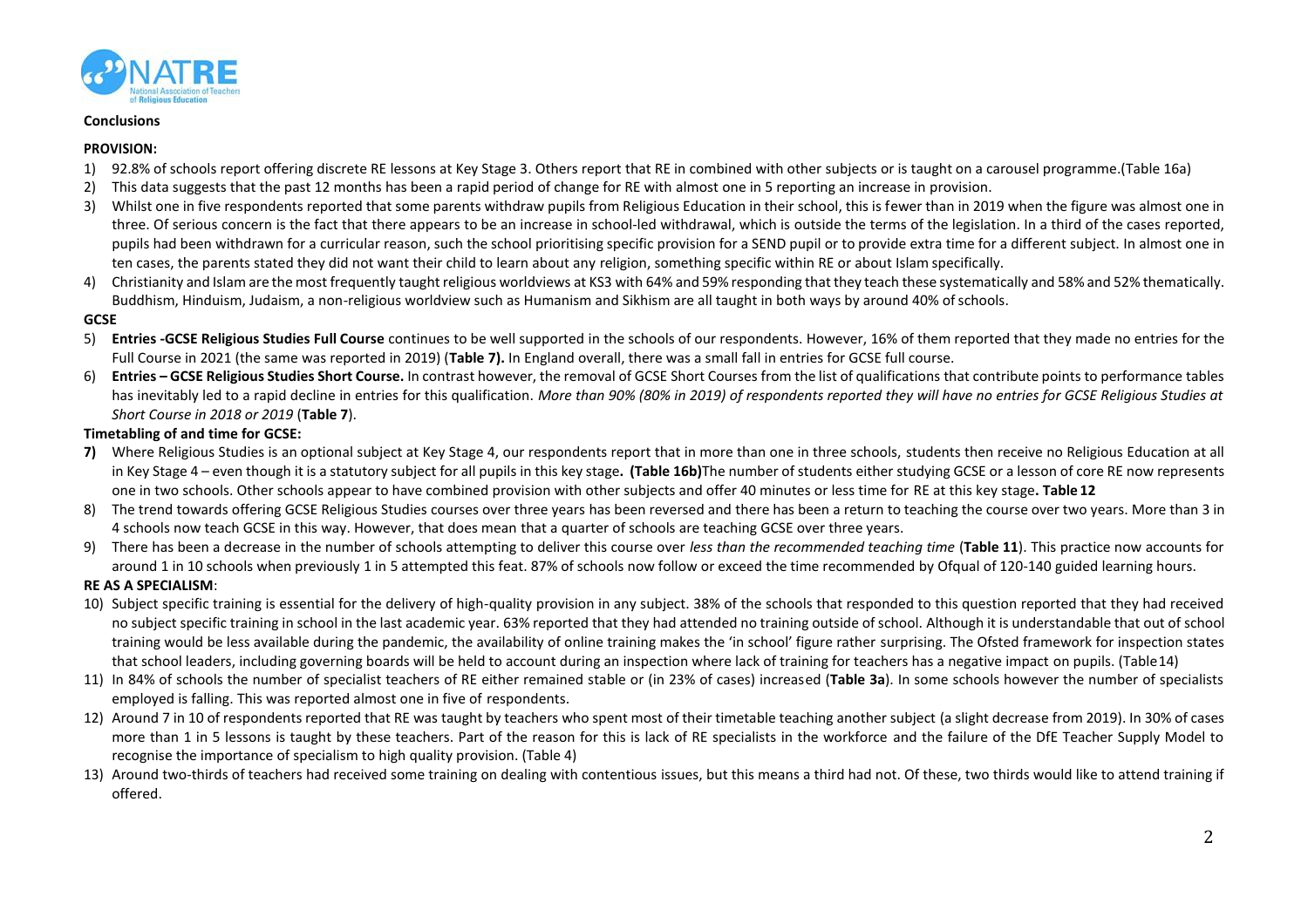

# **1. Types of school**

**Responses were received by teachers in the following types of school. Note that some respondents ticked more than one category.**

**Table 1 – Representation of school types in our responses.**

| Type of school                                                      | No. | %    |
|---------------------------------------------------------------------|-----|------|
| Schools where the Agreed Syllabus is required                       | 93  | 28%  |
| Schools and Academies with a religious character                    | 52  | 15%  |
| Academies without a religious character                             | 168 | 50%  |
| <b>Independent School</b>                                           | 19  | 6%   |
| Other: Schools in NI, Scotland and one 6 <sup>th</sup> form college |     | 1%   |
| <b>TOTAL</b>                                                        | 335 | 100% |

It should be noted that due to the means by which we contact schools, the data in their survey is likely to result in a more favourable picture of Religious Education than nationally. Schools where there are no specialist teachers of RE or no provision for the subject, will be much less likely to have responded.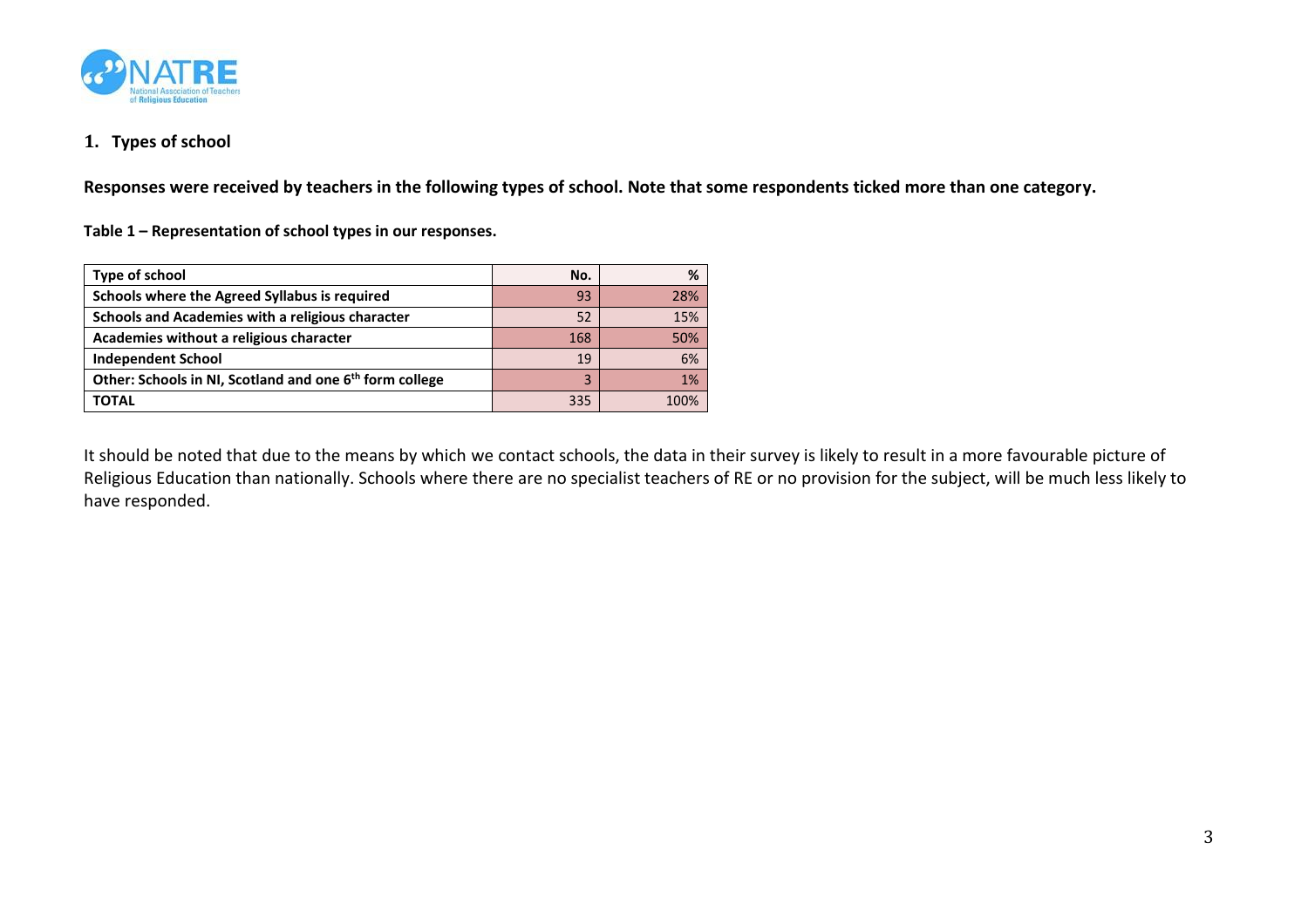

# **2. Has there been an increase or decrease in the amount of RE that was taught in 2020-2021 compared to 2018/2019?**

|                           | 2020-21 (2018-19) |            |  |
|---------------------------|-------------------|------------|--|
| Report (all school types) | Count             | % of total |  |
| Decrease                  | 46(139)           | 15%(24%)   |  |
| Increase                  | 56(106)           | 19%(18%)   |  |
| No change                 | 196(343)          | 66%(58%)   |  |

**Table 2(a) above and 2(b) below**

.

|                                                                         |         | 2020-21 (2018-2019) |         |           |        |                 |
|-------------------------------------------------------------------------|---------|---------------------|---------|-----------|--------|-----------------|
|                                                                         |         | Increase            |         | No change |        | <b>Decrease</b> |
| <b>School Type</b>                                                      | Qty     | %                   | Qty     | %         | Qty    | %               |
|                                                                         |         |                     |         |           |        |                 |
| <b>Community Schools</b>                                                | 15 (26) | 18% (21%)           | 53(64)  | 63% (51%) | 16(35) | 19% (28%)       |
| Schools and Academies with a religious                                  |         |                     |         |           |        |                 |
| character                                                               | 10(24)  | 21% (19%)           | 33(92)  | 69% (73%) | 5(10)  | 10% (8%)        |
| Academy without a religious character                                   | 28 (43) | 19% (16%)           | 96(142) | 63% (54%) | 25(76) | 17% (29%)       |
| Others (Grammar, Ind, Scot.NI etc)                                      | 13 (20) | 20% (17%)           | 46(75)  | 72% (62%) | 5(25)  | 8% (21%)        |
|                                                                         |         |                     |         |           |        |                 |
| *NOTE: Percentage is the % of that school type and NOT % of all schools |         |                     |         |           |        |                 |

This data suggests that the past 12 months has been a rapid period of change for RE. It is pleasing that almost 19% respondents reported an increase in the level of provision and 15% reported a decrease. A decrease was reported in far fewer schools than in the last survey, when almost a quarter of schools reported that less RE was being taught than in the previous year. This applies to both Community Schools and Academies.

## **3. Has there been an increase or decrease in RE subject specialist staff for 2020-21(2018-19)?**

| <b>Report</b>   | Number of responses | % total        |
|-----------------|---------------------|----------------|
| <b>Decrease</b> | 47(167)             | $16\% (28\%)$  |
| <b>Increase</b> | 70(78)              | $ 23\% (13\%)$ |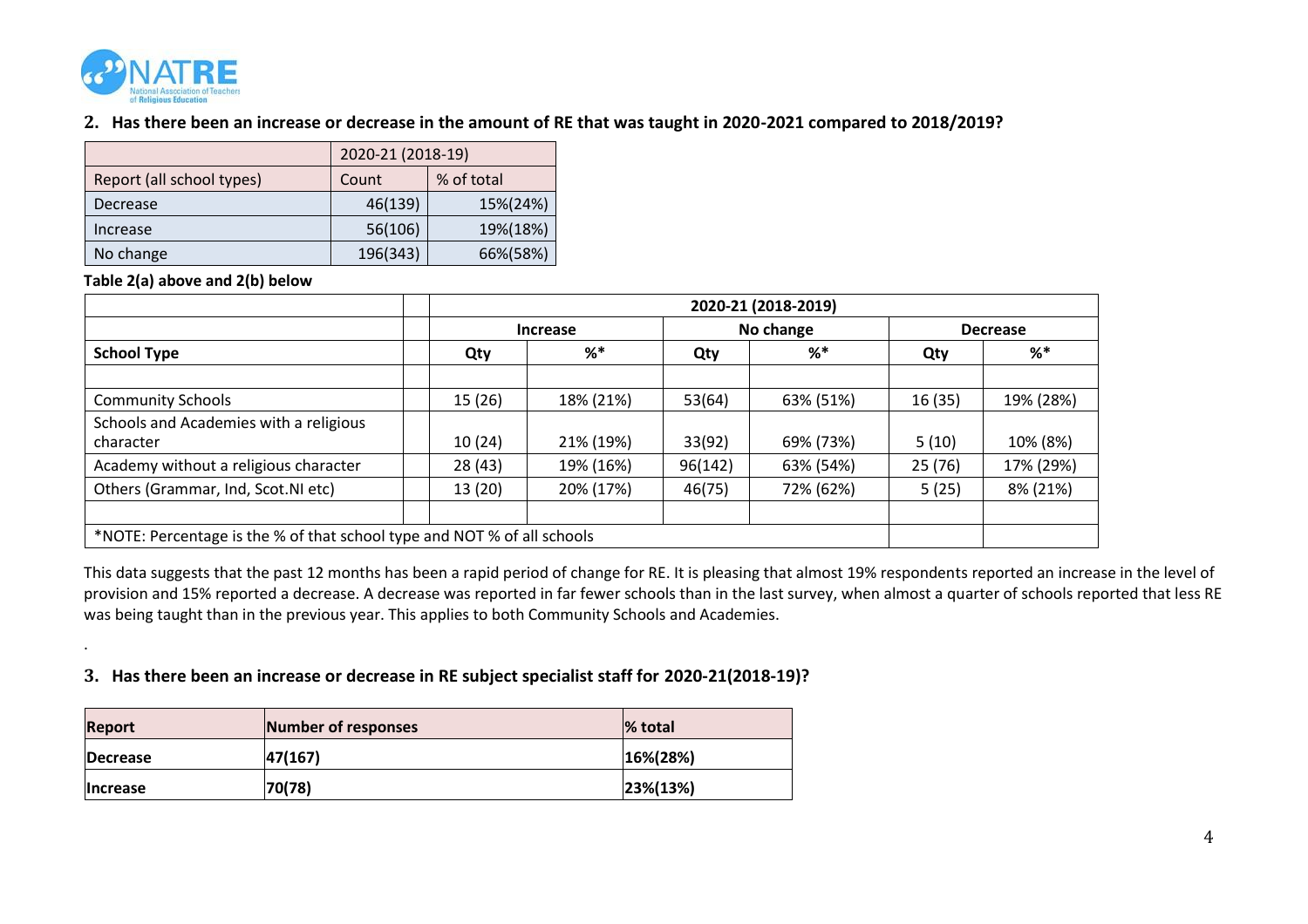

| No change<br>$ 61\% 58\% $<br> 181(344) |
|-----------------------------------------|
|-----------------------------------------|

#### **Table 3a (above) Table 3b (below)**

Table 3a shows that there is a reverse to the situation two years ago. Although, about 6 in every 10 schools did not report a change the number of specialist RE staff, The net increase is therefore 7%. Two years ago, there was a net decline of 15%. In relation to schools with a decrease, there was very little difference in types of school. See table 3b below. It is pleasing to note that almost one in four Academies increased their specialist staff. More than one in three Schools and Academies with a religious character also increased their specialist staff.

| Changes to staffing levels                                                                           | 2020-21         |       |           |     |                 |     |
|------------------------------------------------------------------------------------------------------|-----------------|-------|-----------|-----|-----------------|-----|
|                                                                                                      | <b>Increase</b> |       | No change |     | <b>Decrease</b> |     |
| <b>School Type</b>                                                                                   | Qty             | $%$ * | Qty       | %*  | Qty             | %*  |
|                                                                                                      |                 |       |           |     |                 |     |
| <b>Community Schools</b>                                                                             | 20              | 25%   | 50        | 59% | 14              | 16% |
| Schools and Academies with a religious<br>character                                                  | 16              | 33%   | 24        | 50% | 8               | 17% |
| Academy without a religious character                                                                | 35              | 23%   | 92        | 61% | 25              | 16% |
|                                                                                                      |                 |       |           |     |                 |     |
| Others (Grammar, Ind, Scot.NI etc)                                                                   |                 | 12%   | 15        | 88% | 0               | 0%  |
|                                                                                                      |                 |       |           |     |                 |     |
| *NOTE: Percentage is the % of that school type that responded to the survey and NOT % of all schools |                 |       |           |     |                 |     |
|                                                                                                      |                 |       |           |     |                 |     |

**4. What proportion of the RE provision in your school is delivered by teachers whose main time is spent in another curriculum area?**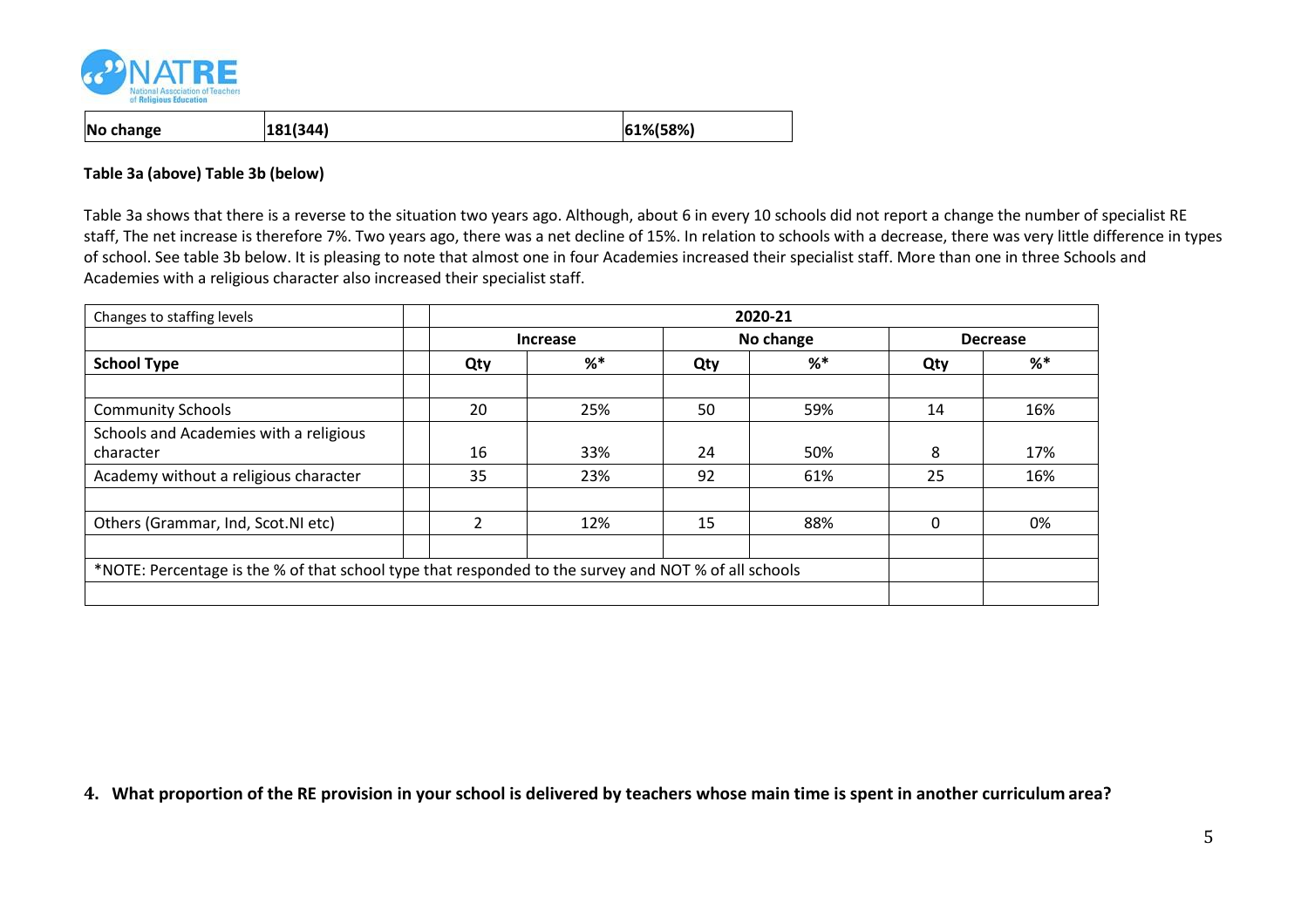



#### **Table 4**

Table 5 (left) shows that in just over 7 of 10 schools of respondents reported that some RE was taught by teachers who spent most of their timetable teaching another subject However, in all categories, fewer teachers who mainly teach another subject have been used. This is a step in the right direction, but there is a long way to go to ensure pupils receive their entitlement.

This finding is consistent with the data provided by the Department for Education's own School Workforce Survey which found that three times as many lessons of RE as History are taught by those with no post-A level qualification in the subject.

# **5. Is there a subject leader specifically for RE in your school? 9% said No 91% said Yes**

As mentioned earlier, this is not a surprising result given that schools with a subject leader are far more likely to be in touch with NATRE and complete this survey.

## **6. Which awarding organisation's specification do you teach for GCSE?**



Awarding organisation choices for GCSE More than half of the schools that responded to this survey have chosen AQA as their awarding organisation for GCSE. When the GCSE was reformed in 2016, AQA were the first organisation to have their specification approved.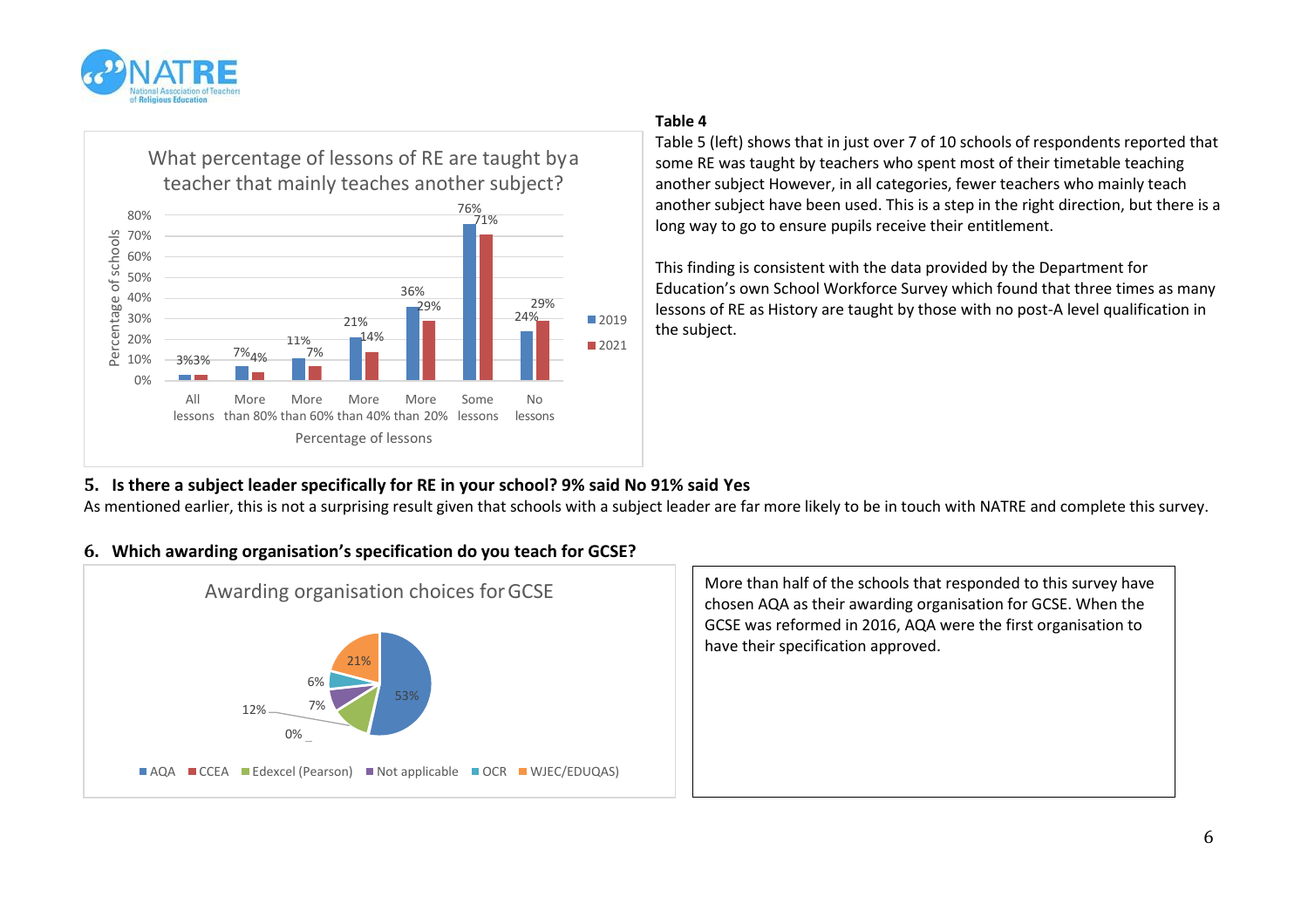

# **7. Entries for Year 11 students for the GCSE Short and Full Course Religious Studies**



**Table 7 – What proportion of the Year 11 cohort has been or will be entered for GCSE short (left) and full course(right)?**

Table 6 shows that entries to the short course Religious Studies have continued to fall. The number of schools entering no students at all for this course is now 83%. Schools responding to the survey reported two reasons for this. Firstly, the impact of the English Baccalaureate meaning that there is less time on the key stage 4 timetable and secondly the removal of short course from the list of qualifications which counted in a school's average point score from 2014.

The short course grew in popularity more than ten years, particularly because it provided a formal accreditation for the core RE provision which all students should receive throughout their school careers, including key stage 4. For those students who do not wish to take a full course, it proved a powerful motivator to take their studies in RE seriously and rewarded those who worked hard with a GCSE grade. GCSE short course is awarded at the same standard as full course, but covers half the content, hence it is worth half a GCSE.

In contrast, the full course remains popular with almost one in five schools in this survey entering all students in the cohort. 84% of respondents enter at least some pupils for this course.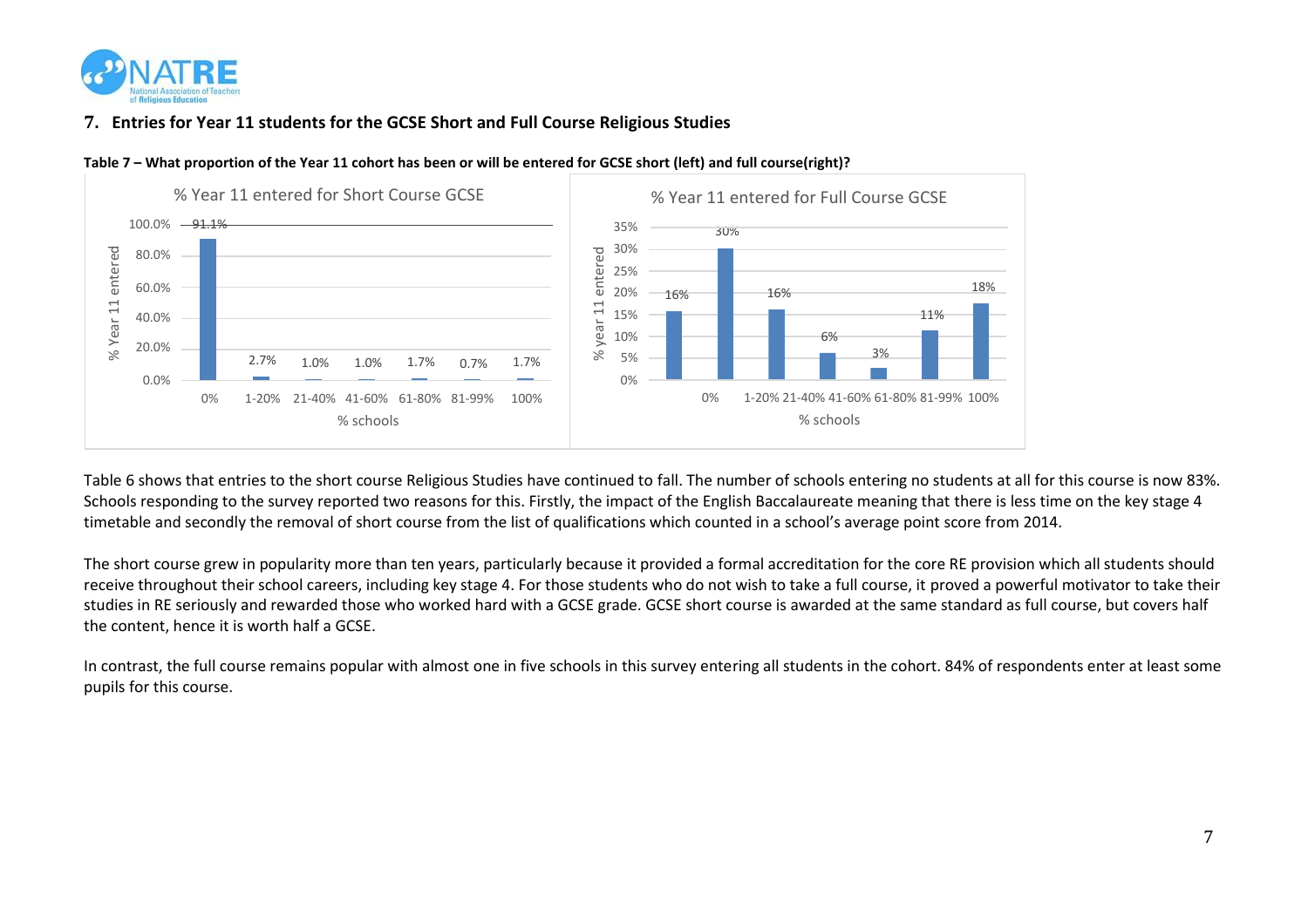

#### **8. Which options do your students study for GCSE Full course?**



The most frequently chosen option for GCSE full course is the study of Christianity, followed by Islam, Philosophical and Ethical themes and Buddhism. The same pattern is true for the short course except that Hinduism accounts for the same proportion of entries as Buddhism.



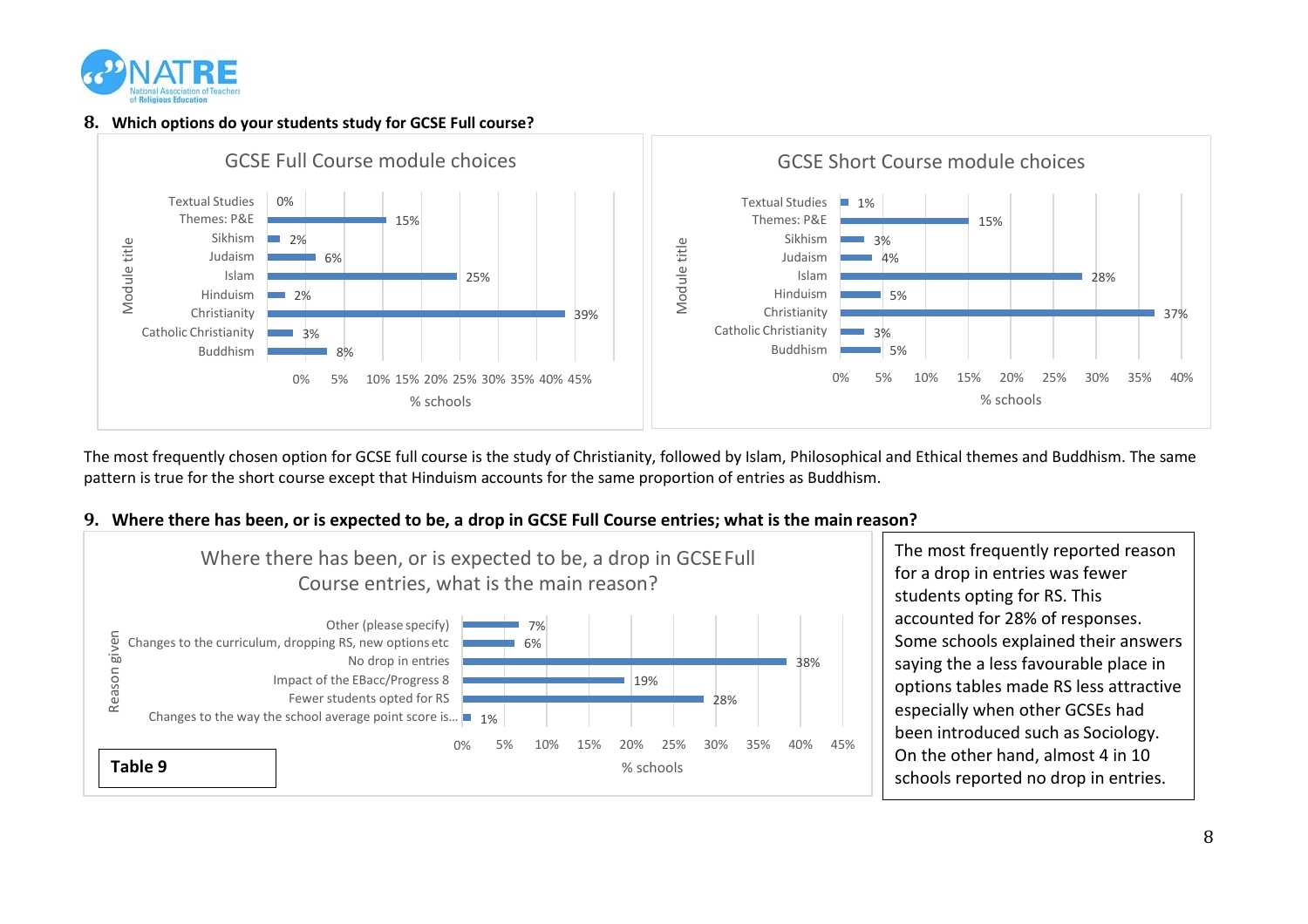

# **10. Changes to the way the GCSE full course is delivered**

**Table 10**

| How is the GCSE Full Course delivered?        | 2018-19 | 2020-2021 |
|-----------------------------------------------|---------|-----------|
| 1/3 of time over 3 years (starting in Year 9) | 76%     | 36%       |
| 1/2 of time over 2 years (starting in Year10) | 24%     | 64%       |

**11.How much time is offered for GCSE RS examination courses?**



In the two years leading to the last survey, we reported a significant trend towards teaching the GCSE full course over three years instead of two, as had previously been the norm. This trend has how been reversed and two thirds of schools now deliver GCSE over two years.

**GCSE Full Course specifications are designed to be taught over a period of** 1**20-140 learning hours**. This is one of the criteria used by Ofqual when approving a specification for teaching to ensure that each GCSE is, as far as is possible, of comparable demand. Some schools are not providing sufficient time to allow the course to be taught in sufficient breadth and depth.

The number of schools adopting this practice has decreased since 2019. The most recent survey shows 88% schools offer at least the specified time whilst in 2019, only 79% did so.

It is interesting to note the information quoted in Ofsted's recent research review which referred to issues of time having an impact on standards in Religious Education.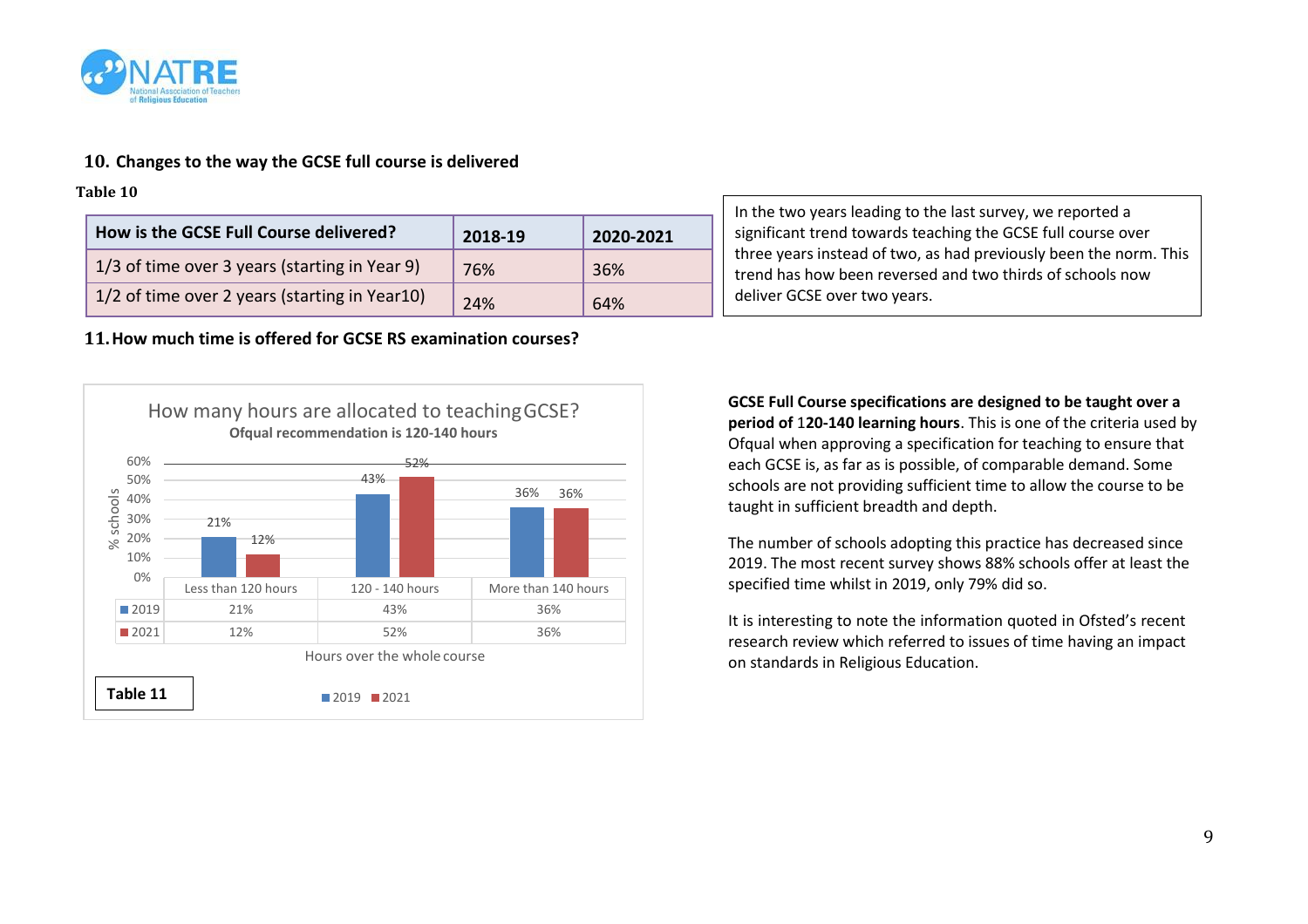

**12.How many minutes of RE per week do students who do not study an examination course receive during key stage 4?**



The positive aspect of this data is that 58% of schools reported that pupils either all study a GCSE at KS4 or have approximately one lesson per week for core RE. Unfortunately, however, 3 in every 10 schools report offering no provision outside their option system which means their curriculum will not be compliant with the law which requires all pupils in all year groups to study Religious Education. This applies to both Agreed Syllabus Schools and Academies. This requirement appears in the funding agreement academies.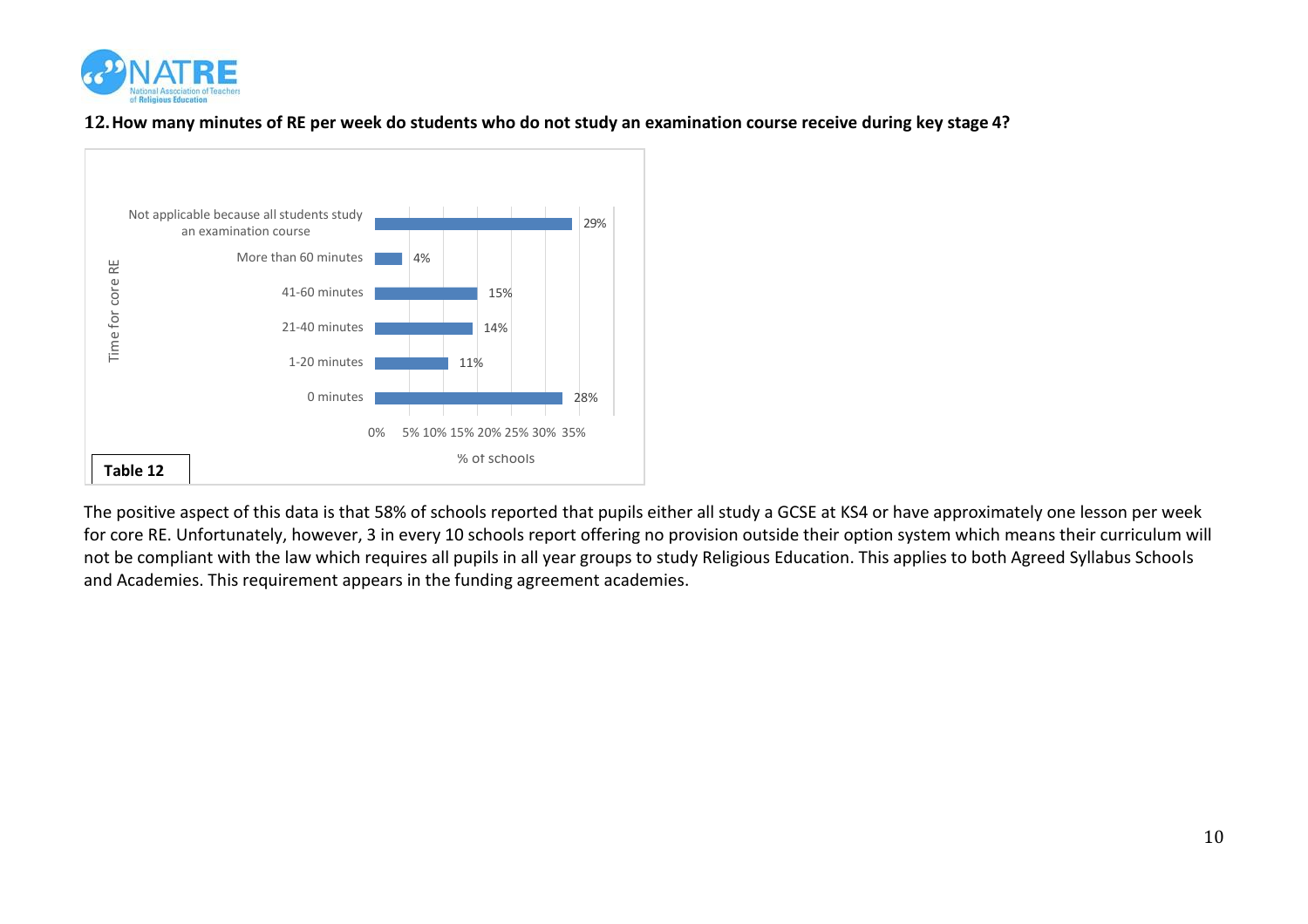

# **13. Where GCSE is offered, is it an option or compulsory?**



Around 30% (45% in 2019) of our respondents reported that GCSE RS is compulsory for all pupils at Key Stage 4. This is common practice in schools with a religious character. In more than more than a half of schools, GCSE Religious Studies is an option either with the Humanities subjects or other subjects. Note that the evidence in table 9 above is that in almost a third of the schools that make RS an optional GCSE, there is no other provision for the subject and pupils who do not opt for GCSE RS, effectively end their Religious Education at the end of year 9 (age 13) or even year 8 (age12).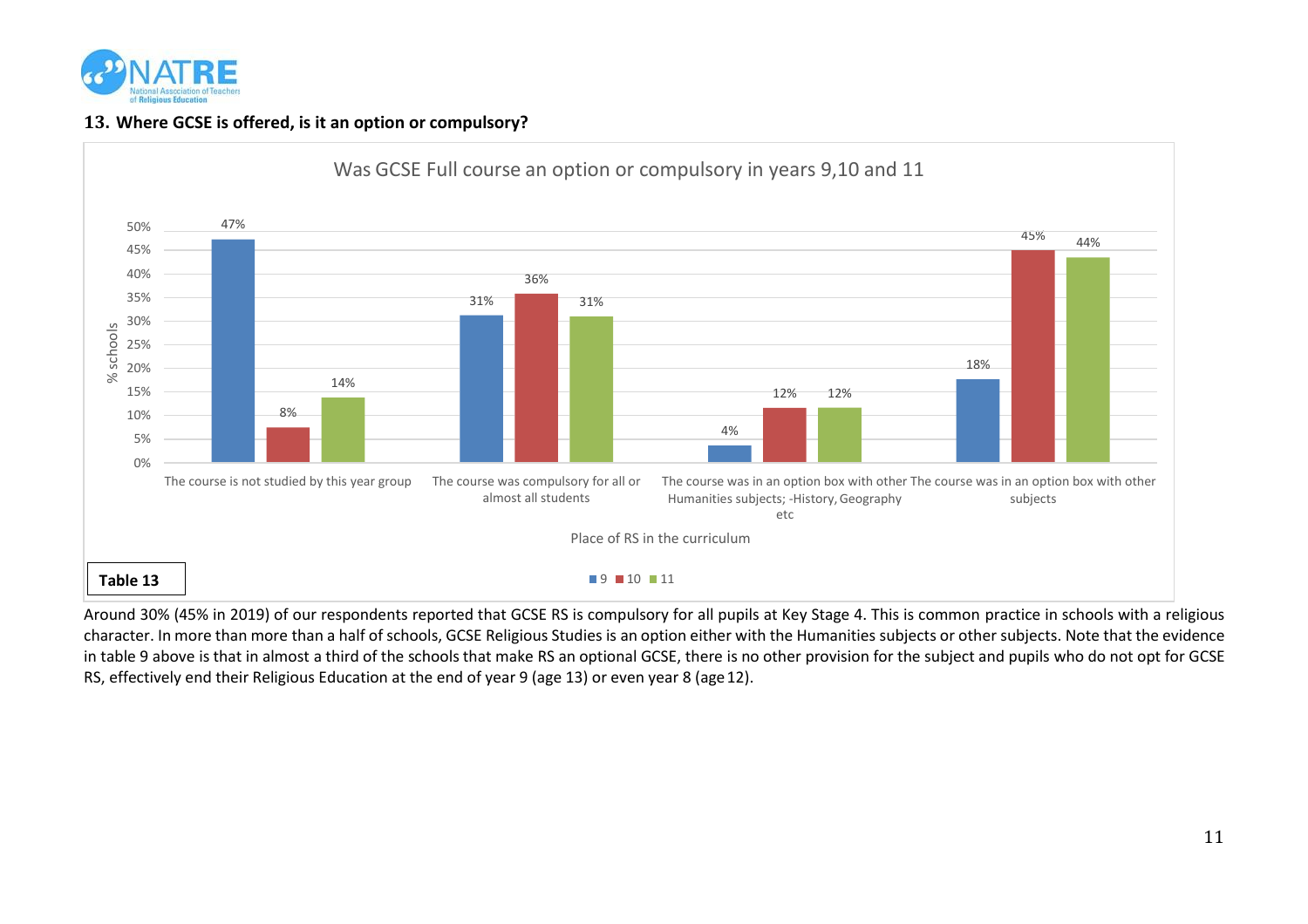

# **14.How much training in Religious Education did teachers receive in the academic year 2018-2019?**

The responses to this question would indicate that the pandemic has had a significant impact of teachers' access to training, out of school. 63% of respondents reported that they had received no subject specific training out of school in the last academic year (Table 13a). In contrast, this figure was 38% in 2019. In addition, 38% reported that they had attended no training in school (Table 13b). In 2019, that figure was 48% so schools did make efforts to compensate for that fact that out of school training was not widely available. It is not clear whether respondents included online training as in-school or out of school training.



Teachers need to keep up to date with their subject; research, pedagogies and develop their subject knowledge. It is not only students that will need a recovery curriculum to help them catch up on missed learning, but teachers too. If this deficit is not addressed, it will surely have an impact on outcomes for students. The language of Ofsted framework for inspection makes it clear that school leaders, including governing boards will be held to account during an inspection where lack of training for teachers has a negative impact on pupils.

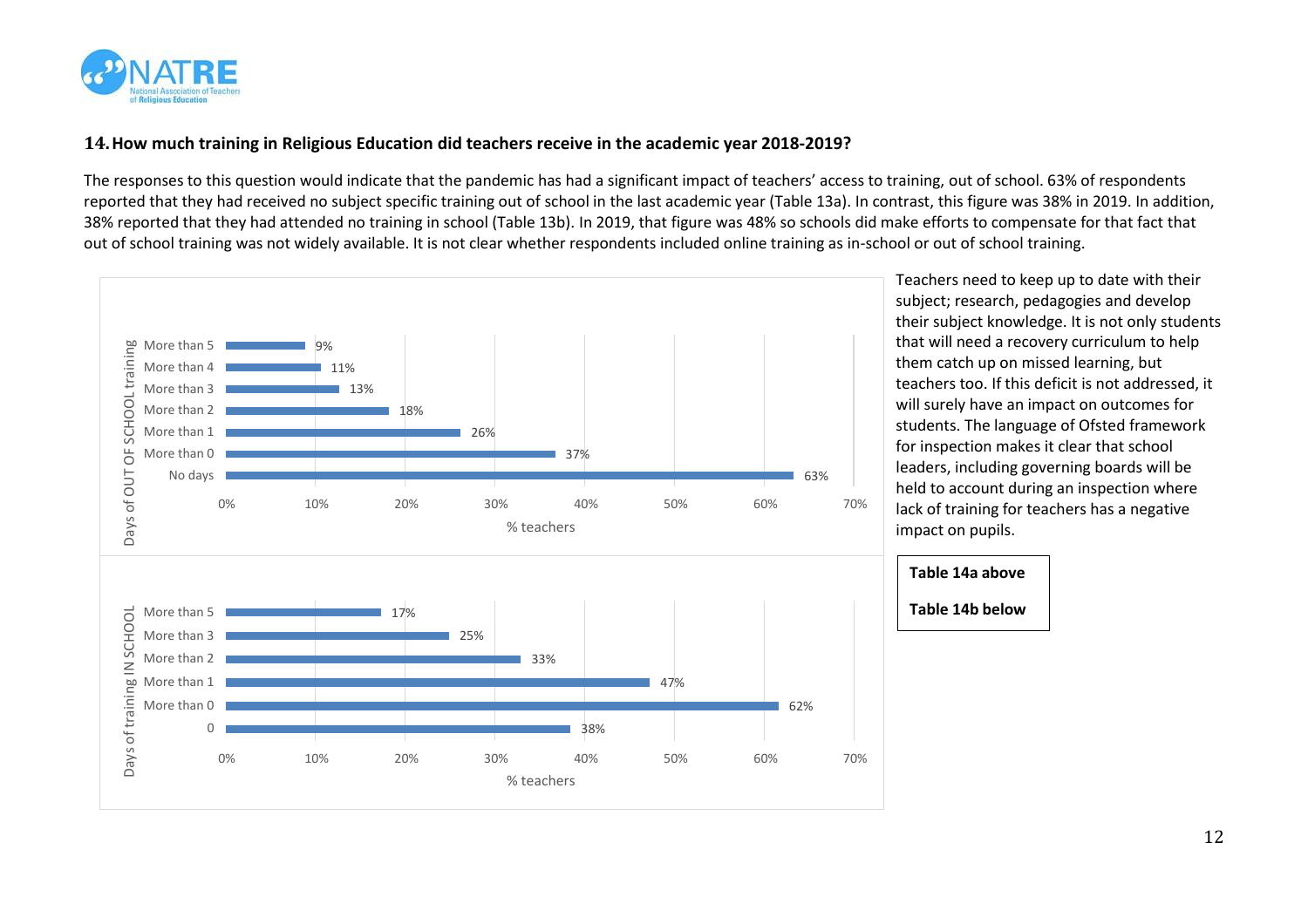

## **15.What is the subject called on the school timetable?**

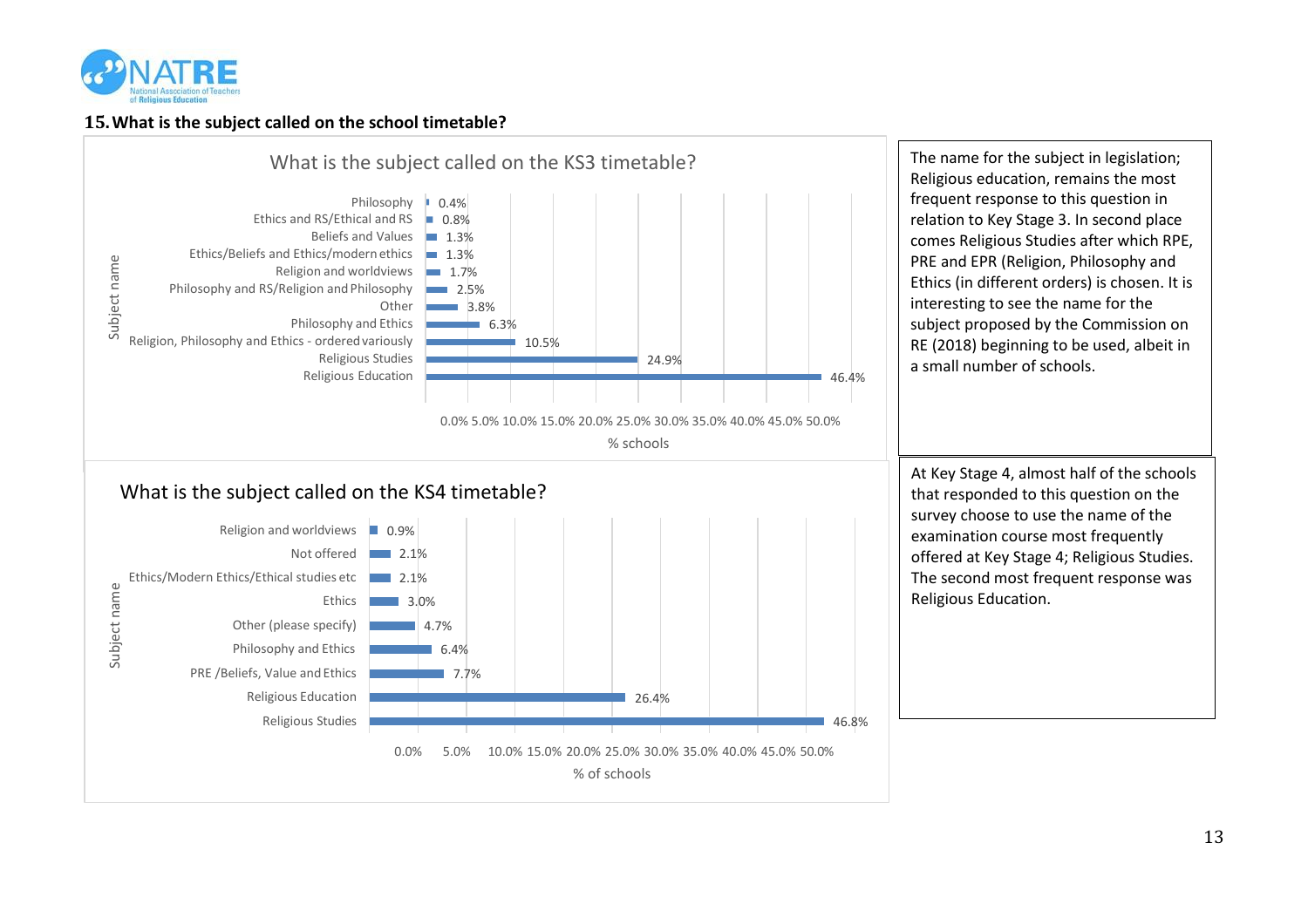

### **16.How is provision made for RE at Key Stage 3 and 4?**

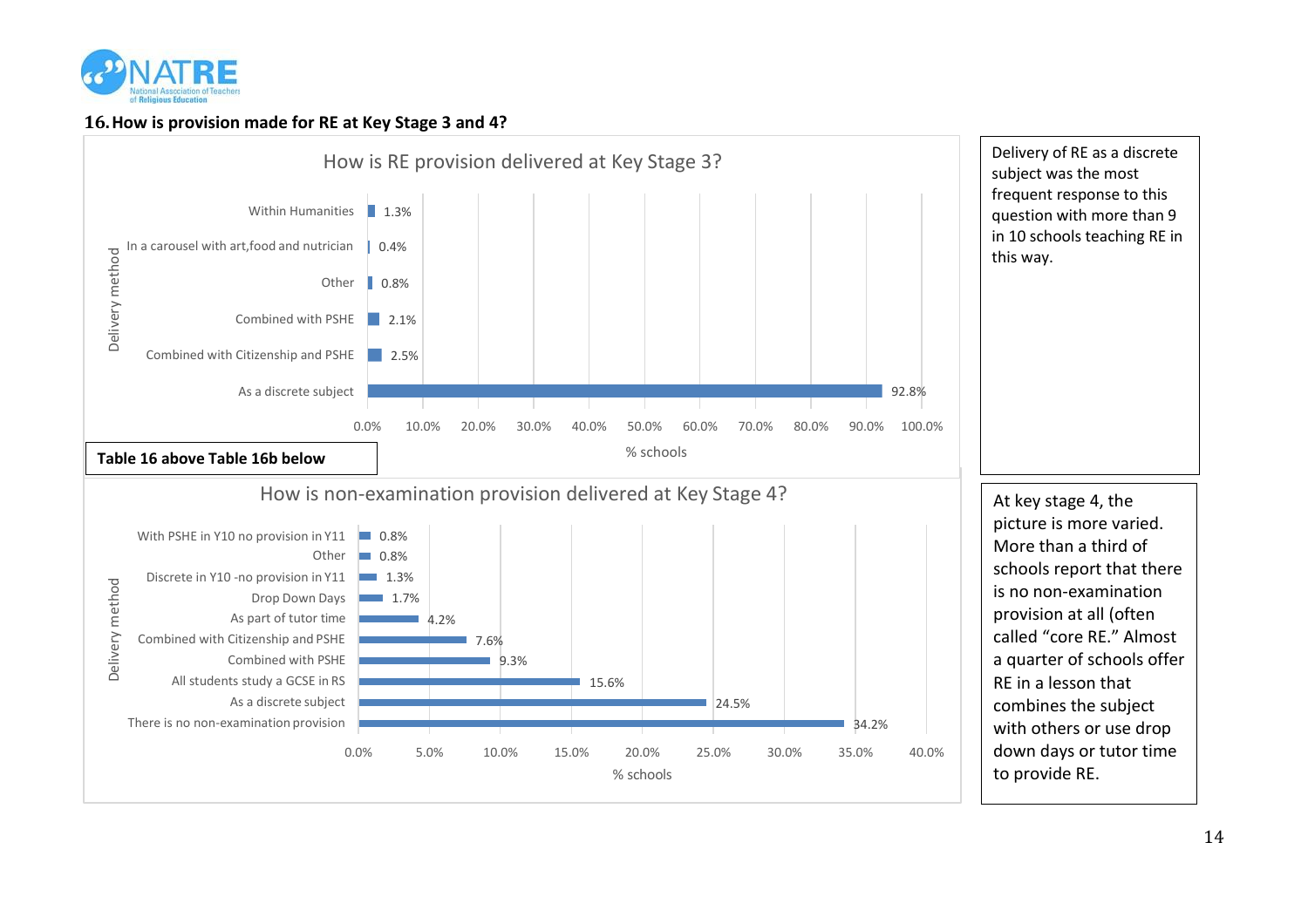

#### **17.Time for Religious Education at Key Stage 3 and 4**



In most schools, more than 40 minutes or one single lesson is offered for RE at key stage 3 with between 3-4% offering no time at all. At key stage 4 however, the situation is very different. Between 43% and 50% offer no time at all for RE outside examination provision. This figure excludes those schools where all pupils study for the GCSE. Where year 9 is part of KS4, the time offered is similar to that reported for KS3, but in year 10 and 11, the number of schools offering more than 40% or one single lesson drops to between 30% and 40% of schools.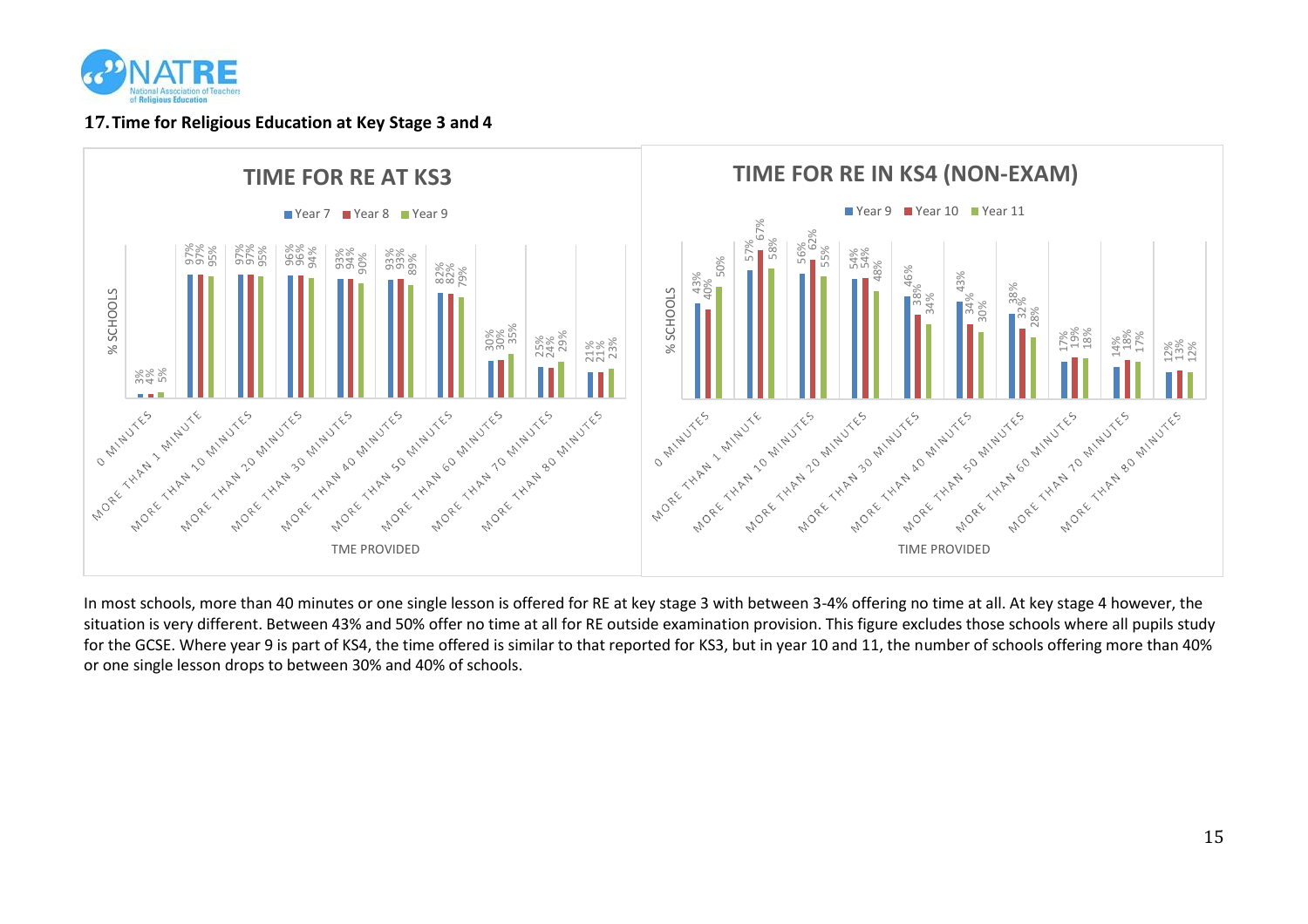

## **18. Which religious and non-religious worldviews are taught?**



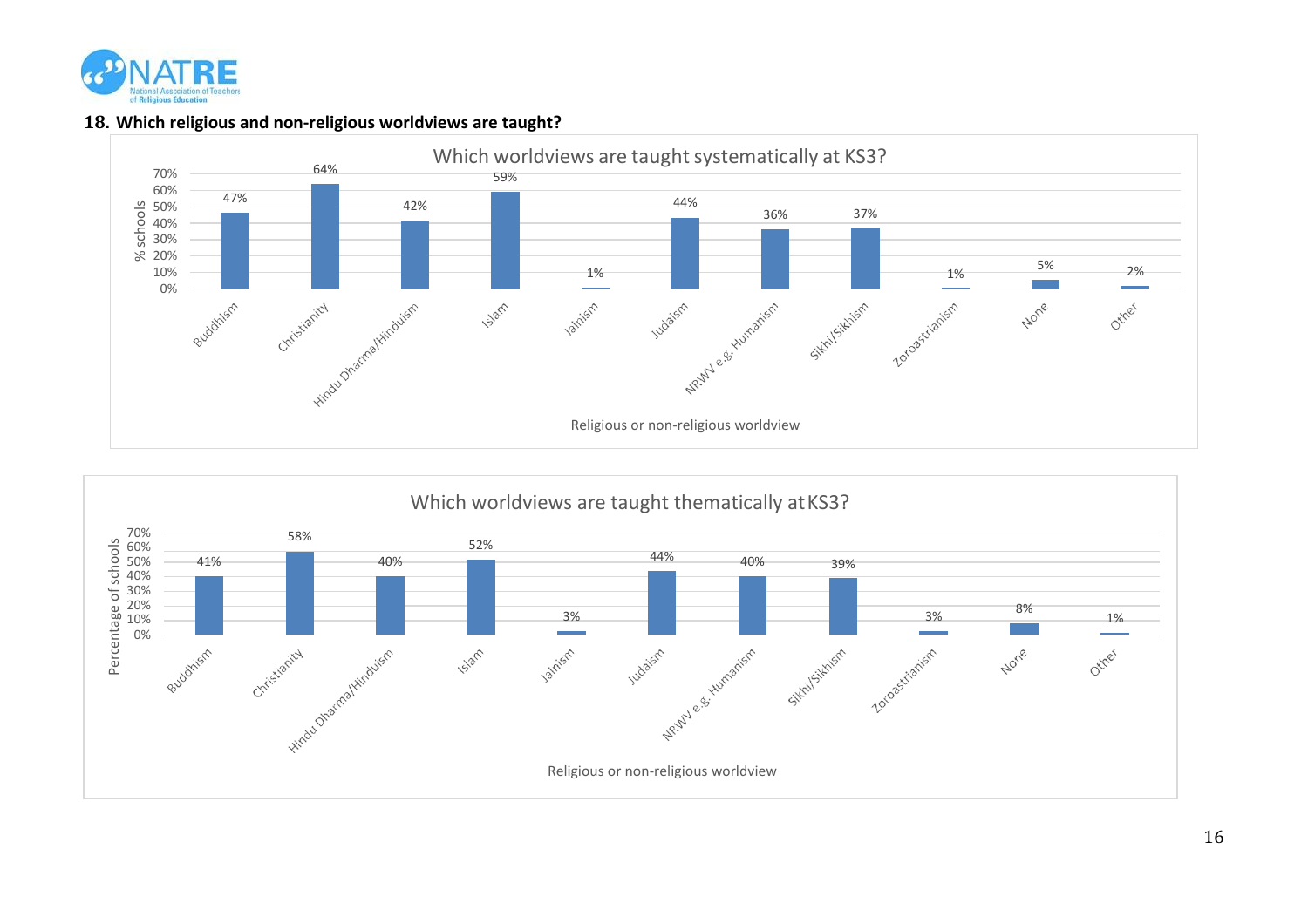

The level of provision for studying each religious or non-religious worldview is similar whether it is taught systematically or thematically. Christianity and Islam are most frequently taught and Buddhist, Hinduism, a non-religious worldview such as Humanism, Judaism and Sikhi/Sikhism also well represented at similar levels to each other.

#### **19. What conditions does you school make for studying A level RS?**



One in four schools places no conditions on studying A level at all and a similar number require a GCSE at grade 5 or above. Around a half of schools require a GCSE of grade 4 or above and others require GCSE English or a specific grade in a similar subject, especially when GCSE RS was not studied.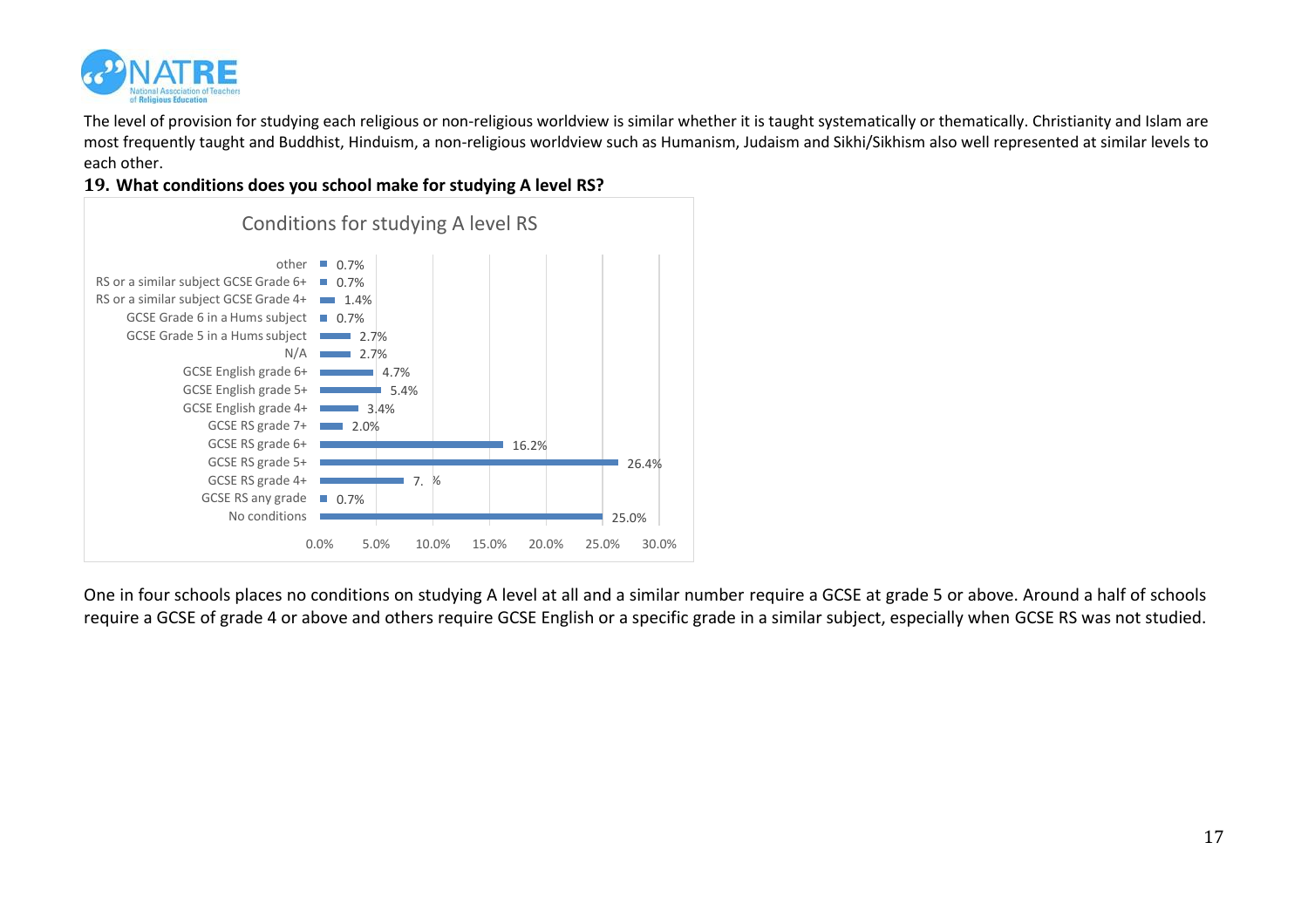

### **20. Number of A levels studied**



A level reform in 2016, removed the possibility of students studying an AS course and it contributing to the A2 grade. Since this change, it has become the norm for most students to study three A levels. Only 10% now study four A levels in Year 12 and this reduces to 1% in year 13.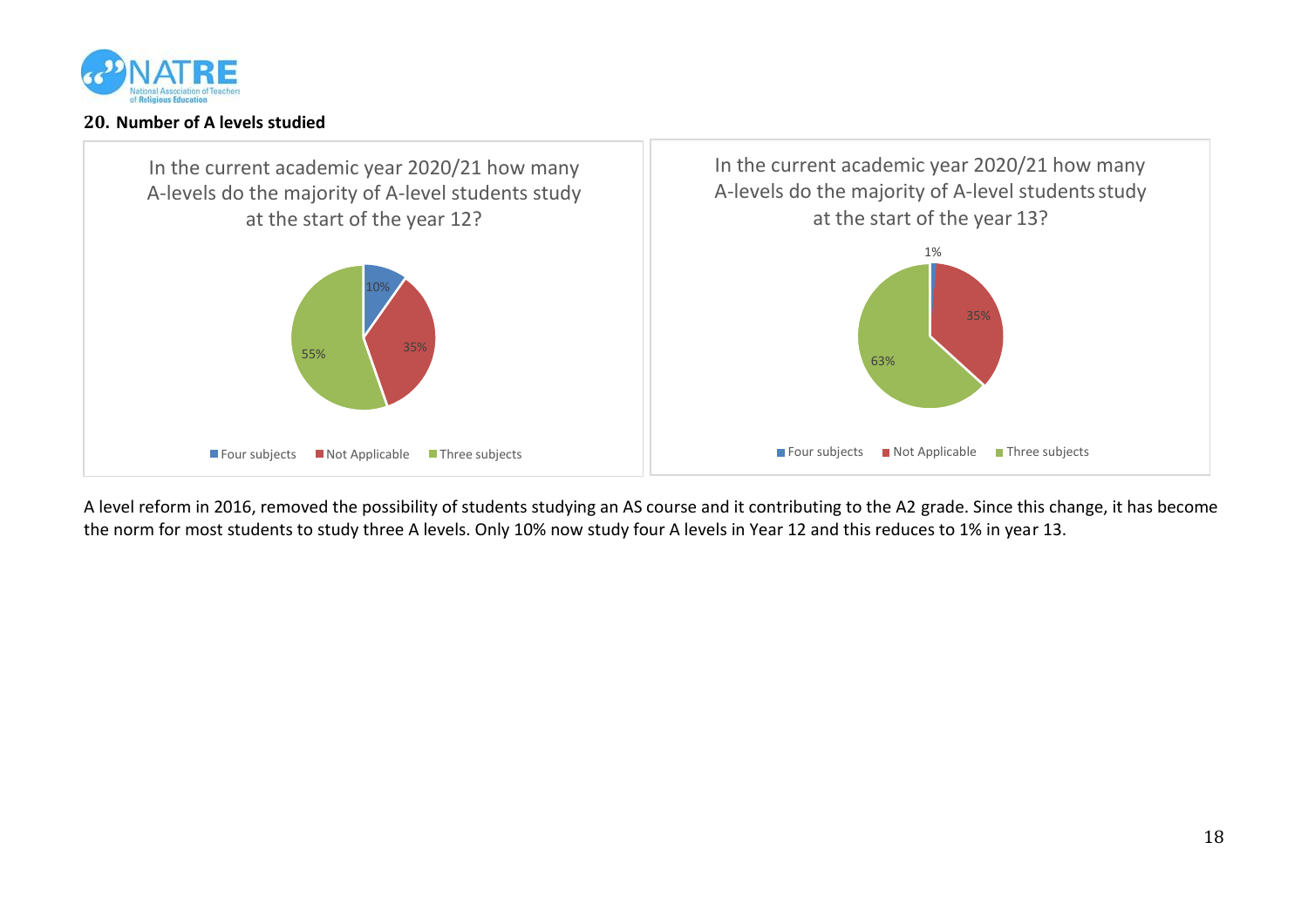

#### **21.How many students study A level Religious Studies?**



The data in these two tables reflect the slight increase in A level entries between 2019 and 2021.

1 in 3 schools reported group sizes of more than 10. In 2019, only just over 1 in 4 schools reported these figures.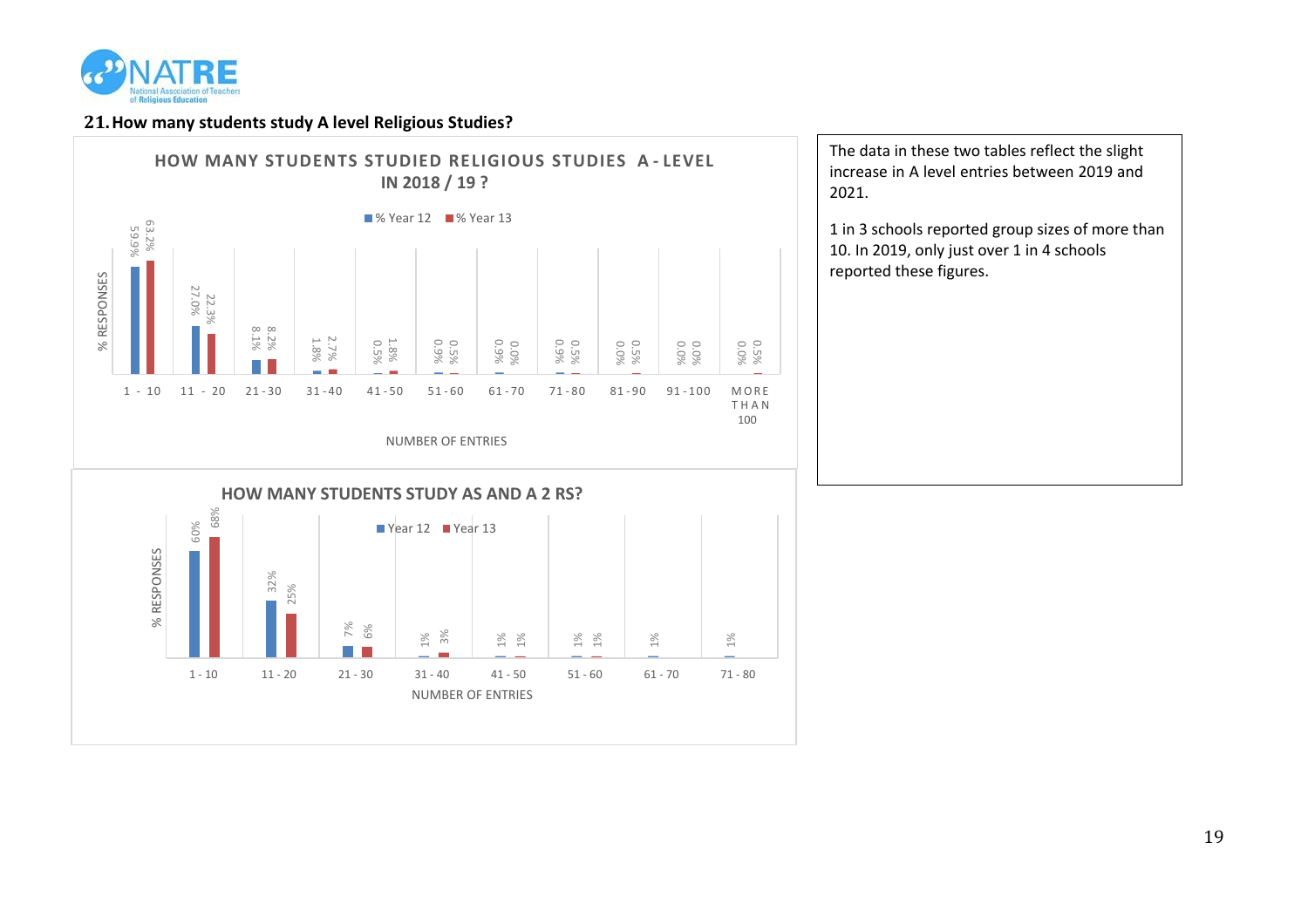

## **22. Module choices at A level?**

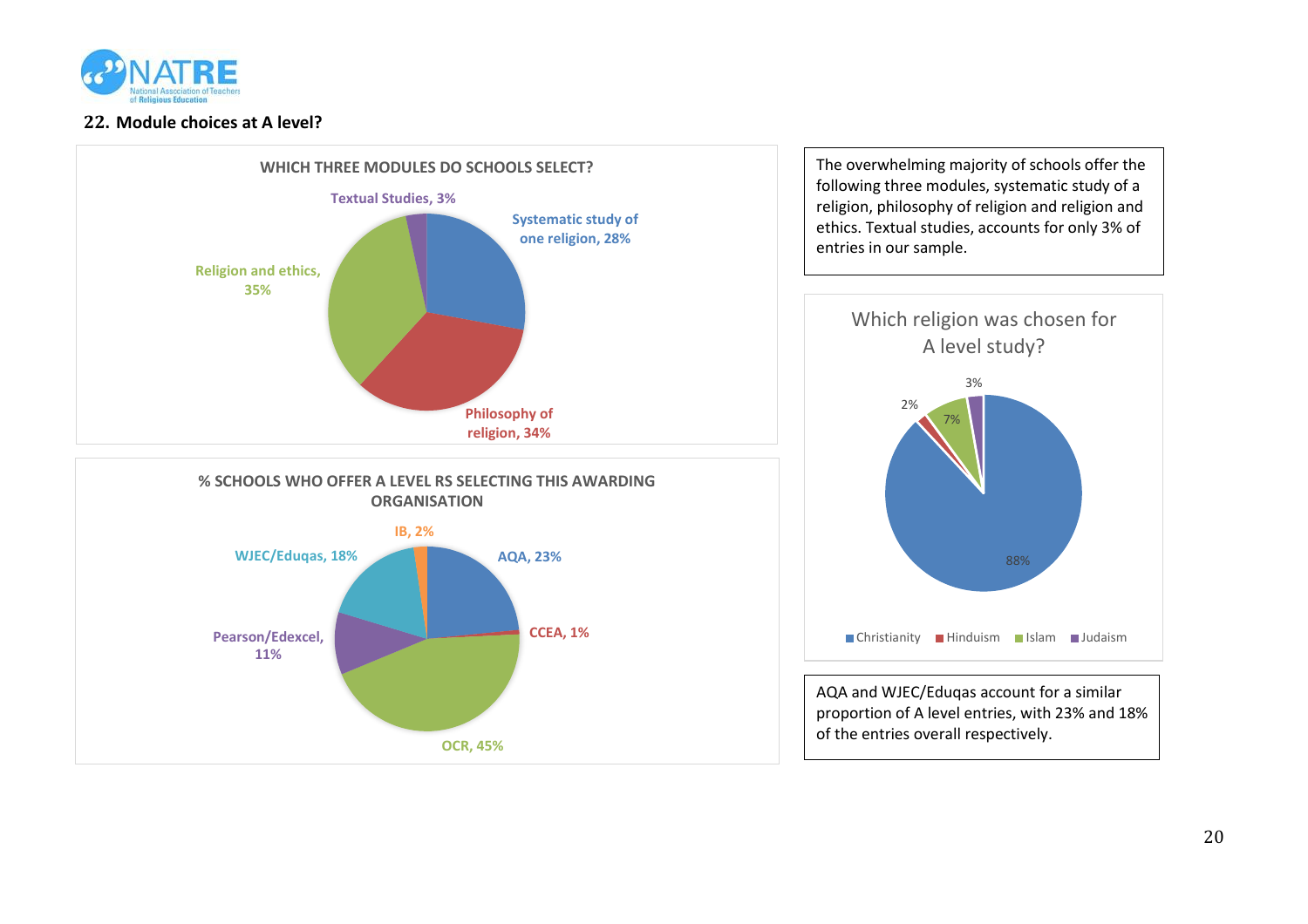

**23.** Higher education destinations of A level RS students

66 schools reported on the destination of A level pupils and listed 424 who had gone on to study the listed degree courses. Of these, the proportion studying the following subjects was as follows:

30% Other Humanities 13% Philosophy 11% Arts 10% Theology/RS 10% Law 8% other sciences 7% Medicine/Dentistry 7% English 1% Ethics 1% Languages 0.5% Mathematics

61% went on to study at a Russell Group University 39% at another University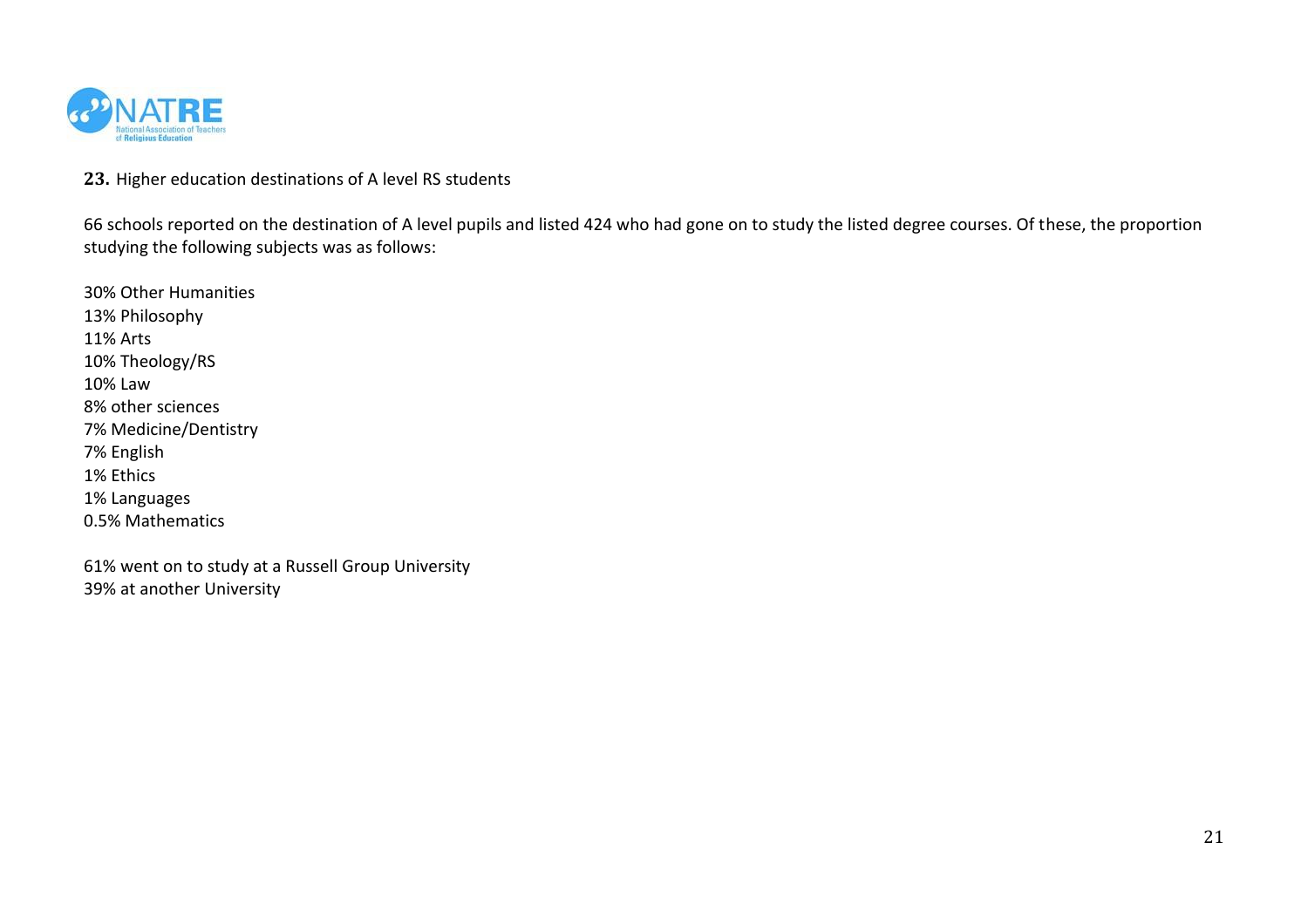

# **24.Are any pupils withdrawn from RE by their parents?**

80% Schools said that no pupils are withdrawn from RE 20% Schools said that some pupils are withdrawn from RE

## **25.Why were pupils withdrawn (where this information was provided)?**



### *One in five respondents reported that parents withdraw pupils from Religious Education in their school.*

Many of the reasons given were individual and could not be categorised. A number of themes emerged. For example, in a third of the cases reported, pupils had been withdrawn for a curricular reason, such the school prioritising specific provision for a SEND pupil or to provide extra time for a different subject. These decisions fall outside the scope of the law.

In another one in six cases, the family religion or belief was cited as the reason for the withdrawal.

In almost one in ten cases, the parents stated they did not want their child to learn about any religion, something specific within RE or about Islam specifically.

NATRE is concerned to see that there appears to be a sharp increase in the use of the right of withdrawal by schools – especially when this denies children with special educationally needs and disabilities (SEND) their legal entitlement to a religious education.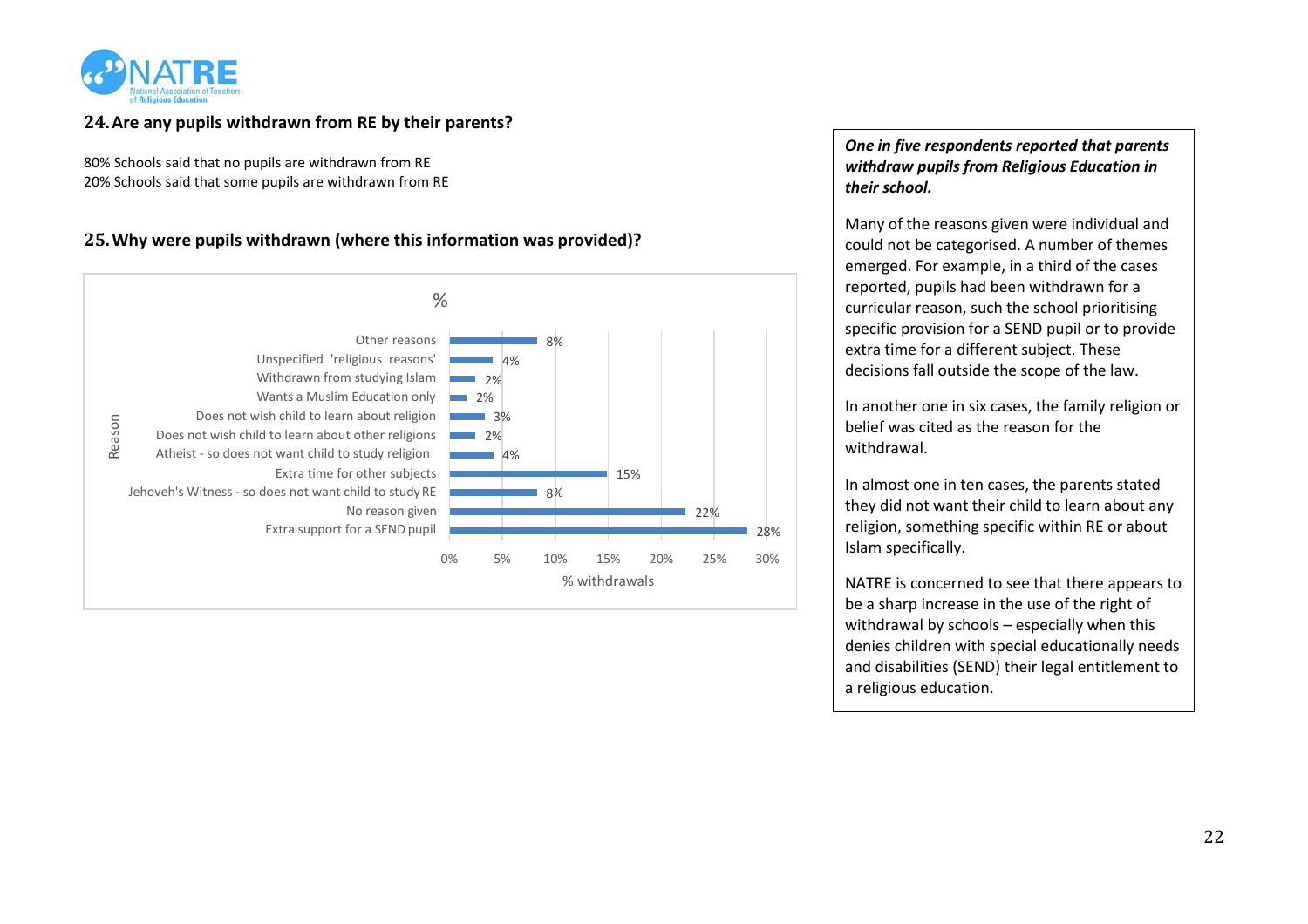

#### **26. Training in contentious or controversial issues**



Around two-thirds of teachers had attended contentious issues training but around a third of these had not had any training in this area since qualification. Around one third of teachers had received no training at all in this area. Almost two thirds of teachers stated they would attend training if it were offered but for a further third, this was dependent on several factors. The biggest barrier to those teachers attending training was cost (several said it should be free), the next most commonly stated condition was the content and whether or not it was relevant to their context, finally, the date and time of the training was regarded asimportant.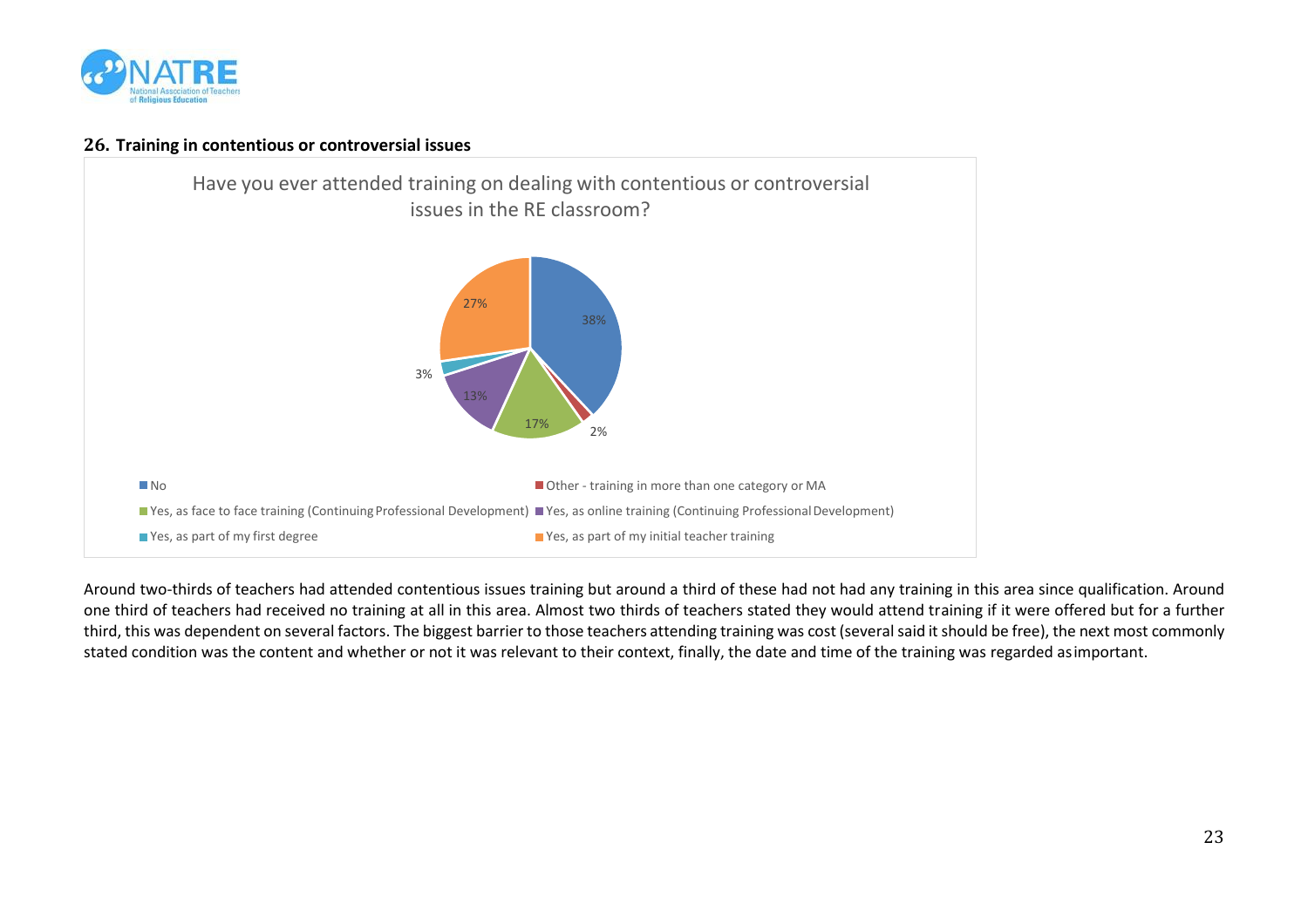

# **27. Would teachers attend training on contentious or controversial issues if NATRE were to offerit?**



Unsurprisingly, the most significant issue was cost with many teachers suggesting that it should be provided free of charge. This issue was mentioned by more than half of this group. The content and date were also suggested as important factors by around 1 in 4 teachers.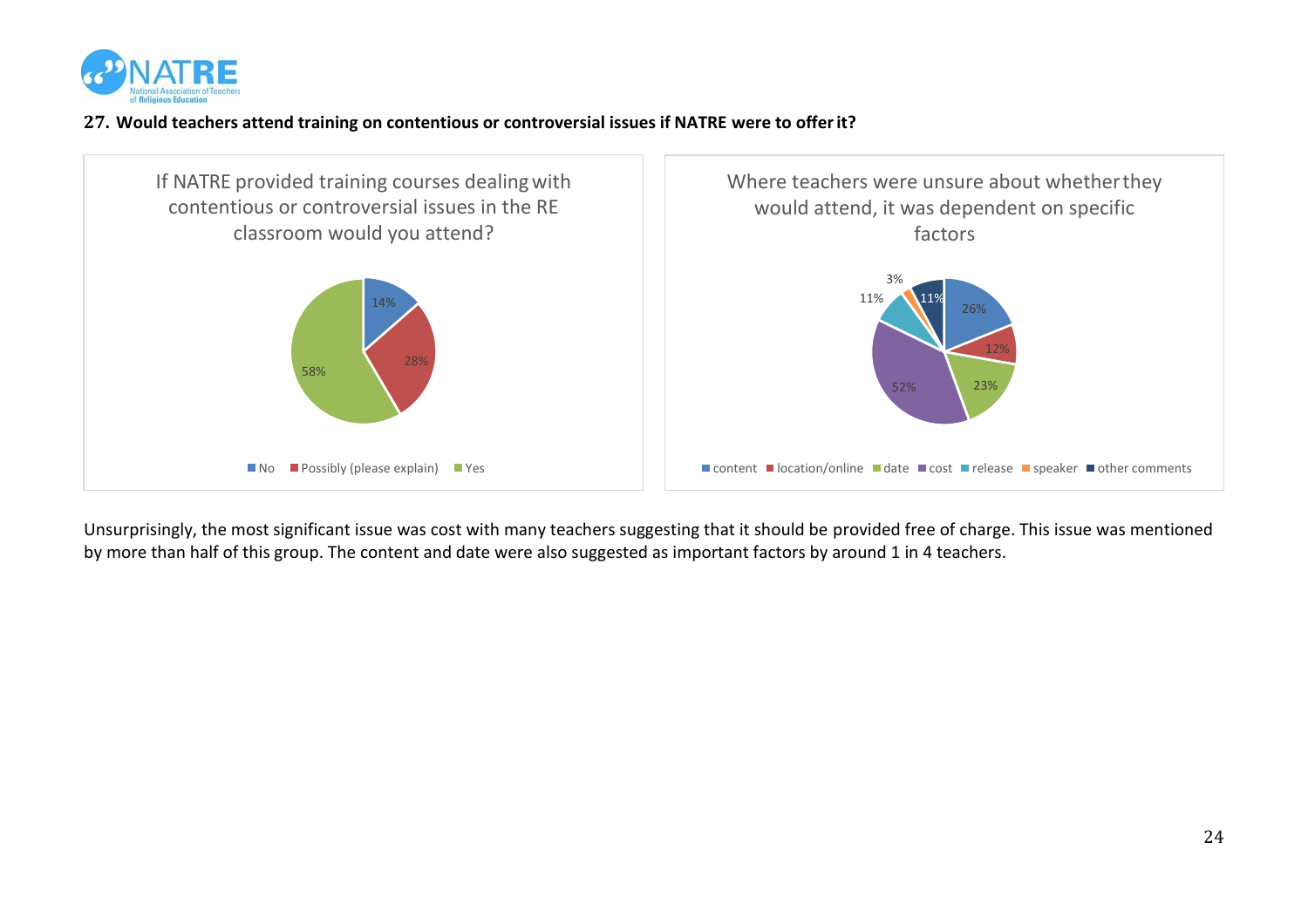

### **28.** Local groups



Of those teachers who stated that they do not belong to a local group, two thirds asked to be put in touch with one.

Additional Comments by teachers:

- 1. Next year RE takes a distinct turn at my school after 21 years there and teaching RE an hour a week at KS3 and 3 hours a week at KS4. The name has changed to start with, I had to battle for everything, and this was the one the principle chose from my suggestions: Religious, Social and Moral Studies (RSMS). They have merged RE with PSHE and only given me 50% of the timetable. I wrote a huge document and created a plan (Communicated with Lat when doing this for ideas) which was agreed upon by the principle where 'RE' is taught in the Autumn & Spring Terms and the PSHE in the summer term, keeping the lessons discreet. So I managed a 2/3's split rather than 50/50. Arguing that I need to get the students the same GCSE grades as other subjects, and this is prep for that and that I need to be able to 'sell' RE to them before the options process. PSHE is going to also be delivered during tutor day and collapsed timetable days. Hist & Geog are going to 3 hrs a fortnight!!GCSE has changed also. No longer 3 years of 3 hours a week, but 5hrs over 2 weeks, but that is all option subjects. RE is in the pot with the other subjects and students 'encouraged' to take the EBACC, which doesn't leave many options for them.
- 2. With only one specialist teacher of RS within school the workload is very high. Time given at KS3 is NOT enough to give more than the basics.